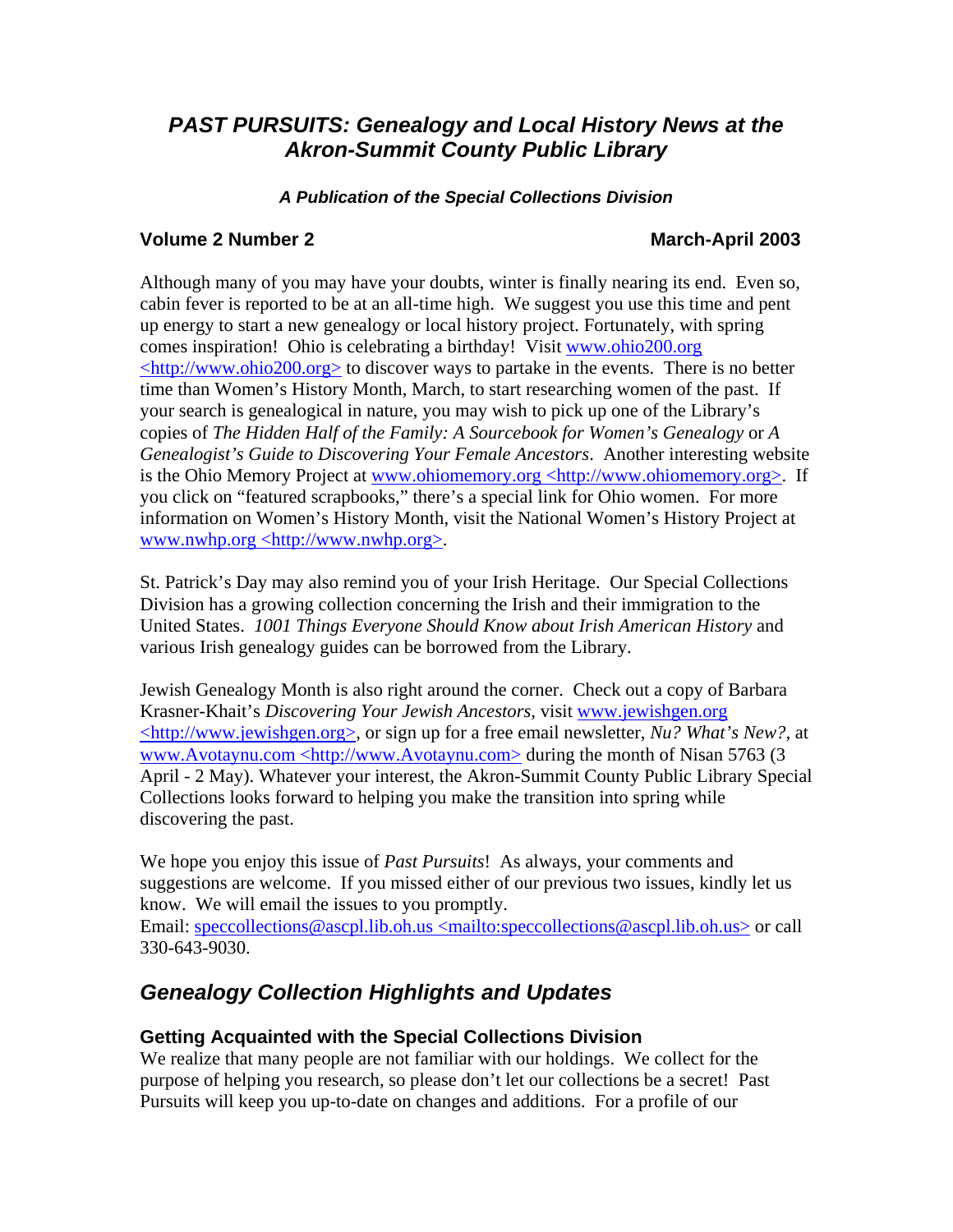collections or to search our Library catalog, please visit  $\frac{\text{http://ascpl.lib.oh.us/main-}}{\text{http://ascpl.lib.oh.us/main-}}$ sc.html>. Spread the word!

### **Alabama Has Arrived, Census Collection Growth Continues**

Alabama recently joined the ranks of Kentucky, Ohio, Pennsylvania, and West Virginia. Special Collections has complete United States Federal Population Schedules, including available Soundex and Miracode, for these states up to and including the year of 1930. Not to be slighted, we also hold United States Federal Population Schedules for Connecticut (1790-1840), New York (1790-1850), and Virginia (1790-1860). If you need reels from other states or time periods for the Census, please speak with a member of the Special Collections staff. We are happy to obtain it through interlibrary loan. Of course, we can also show you how to locate the digitized images of the census on AncestryPlus. AncestryPlus is available free of charge to patrons at the Main Library and all branches of the Akron-Summit County Public Library.

### **Update on the Ohio Death Certificate Collection, 1908-1944**

As many of you have discovered, Special Collections ordered the Ohio Death Certificates on microfilm from the Ohio Historical Society. We currently have the microfilm reels for the time period covering late December of 1908 through 1935, and we expect to receive 1936-1944 in the near future. Share the good news with a fellow researcher!

### **55 Connecticut Books You Won't Want to Miss**

Connecticut town clerks and registrars became officially responsible for the recording of births, deaths, and marriages by 1650. General Lucius Barnes Barbour, Connecticut Examiner of Public Records from 1911 to 1934, created a project in which these records up to the mid-nineteenth century were copied and abstracted. A fifty-five volume set of transcribed vital records, *The Barbour Collection of Connecticut Town Vital Records*, has been published by the Genealogical Publishing Company. These volumes are arranged alphabetically by town. It is important to note that the date range covered is not the same for each town. Needless to say, this collection is vital to anyone researching Connecticut ancestors. Many of the volumes had been generously donated to the Library by the Cuyahoga Portage Chapter of the Daughters of the American Revolution in memory of their deceased members. Our Special Collections Division decided to complete the collection this winter. We are happy to announce all volumes are now available for research.

### **Tallmadge Cemetery Records**

Most genealogists know that cemetery records can be valuable resources of genealogical information. Over the years, many of Summit County's cemetery records have been transcribed by volunteers from organizations such as the Cuyahoga-Portage Chapter of the D.A.R. and the Summit County Chapter of the Ohio Genealogical Society. Thanks to the efforts of local genealogist, Judy Anne Davis, we now have access to the complete cemetery records for the "Old" Tallmadge Cemetery. Over a five-year period, Judy extracted all entries from the cemetery lot and interment books, and recorded all the marker inscriptions. She has made these records available in three volumes and a CD that include burials from 1816 through the year 2001. This is an important resource for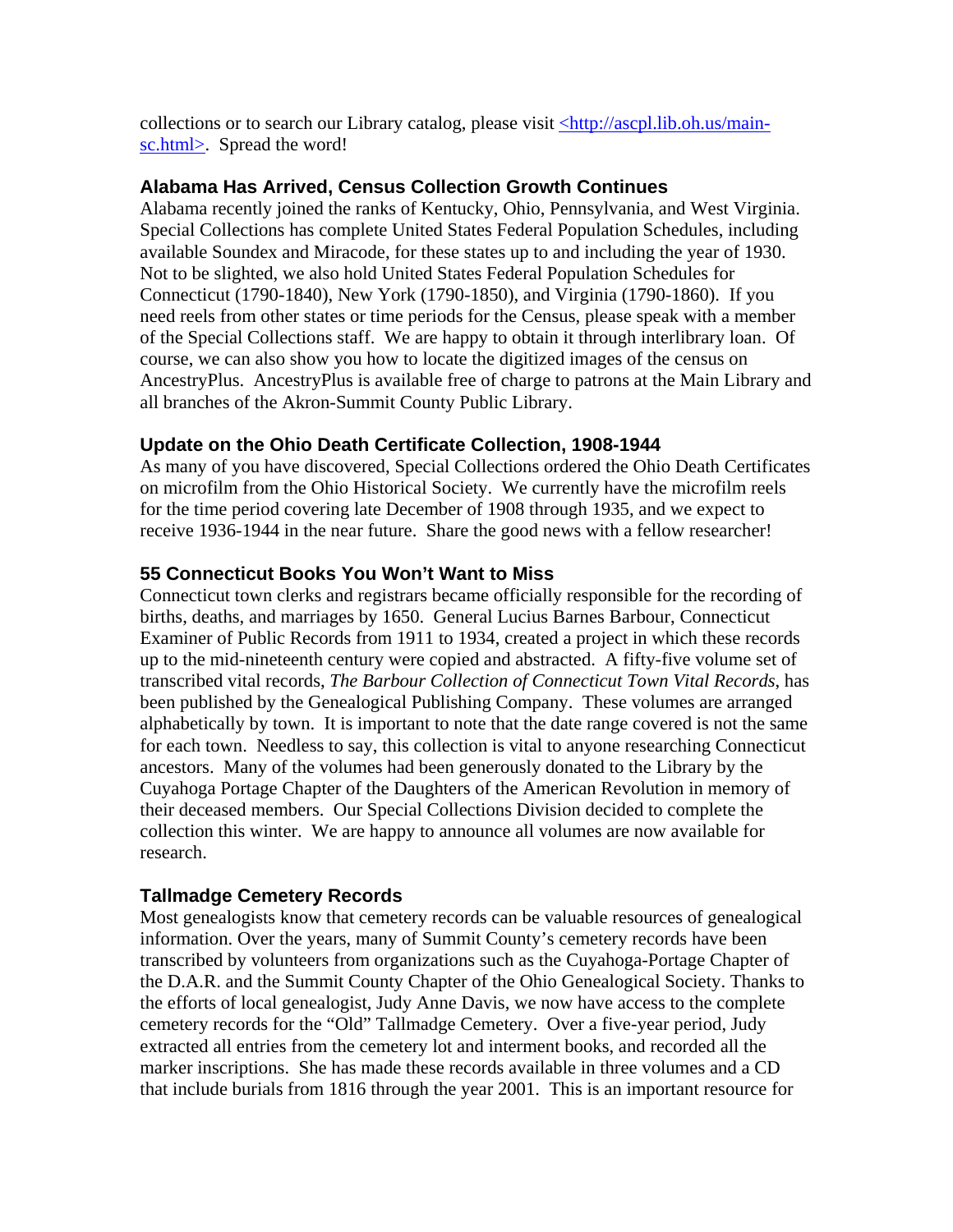Summit County, and we are grateful to Judy for taking on this monumental task! They are now available in Special Collections. For more information on or about the project, please contact Ms. Davis at jadgenrsch@hotmail.com

### **Locating Potato Lane**

In the last issue, we discussed the genealogical and historical importance of using atlases. A gazetteer is another valuable source when dealing with locations. Gazetteers are helpful when you need to discover what county a particular town is in, to find a reference to a town that is no longer in existence, and even sometimes to discover the meaning behind the name of the location. For up-to-date information, you can turn to the threevolume set of *The Columbia Gazetteer of the World*. However, we normally find ourselves looking for locations in references that are over 100 years old. For example, you may be looking through letters or other records only to discover that one of your Connecticut ancestors lived in Potato Lane. Great! It is unlikely that www.mapquest.com <http://www.mapquest.com> is going to help you in this search. By viewing *Connecticut Place Names*, published by the Connecticut Historical Society in 1976, you will discover that Potato Lane was in East Windsor. Special Collections holds the two titles mentioned above as well as gazetteer or "place name" books for many states as well as a number of European countries. For example, we have sources for Georgia (1837), Maine (1881), New Jersey (1834, 1860), Ohio (1833, 1837, 1841, 2000), Pennsylvania (1832, 1925), Virginia (1904), and West Virginia (1904, 1945). We also have many unique sources such as a pocket gazetteer for travelers dated 1826. If you are in search of your own Potato Lane, be sure to contact someone in Special Collectionsfor assistance.

# **Periodicals As a Neglected Source**

An important "clue" for your genealogical research might just be hiding on a shelf of periodicals somewhere. The periodicals are full of transcribed Bible, cemetery records, church records, and other vital bits of information that may open a new avenue of research for you. Perhaps you've read most of the standard genealogical manuals but are looking for more information on how to analyze the records you have found. You might want to publish and feel that you are lacking in your knowledge of methodology. PERSI, the Periodical Source Index, may be the resource you've been craving.

PERSI helps you navigate your way through over 6,000 different periodicals. Compiled and updated by the Allen County Public Library, Ancestry regards PERSI as the "largest and most widely-used index of genealogical and historical periodical articles in the world." Searches can be done by surname, locality, or methodology. Some of you may remember PERSI in its printed form. While it is no longer being printed, it is available in CD Rom format and as part of an Ancestry subscription. The Akron-Summit County Public Library provides access to AncestryPlus at the Main Library as well as at all branches. Our Special Collections Division actively collects genealogy periodicals. If the periodical you need is not in our collection, please call Special Collections. We would be happy to arrange for interlibrary loan.

# **Cunningham Funeral Home Records**

The Cunningham Funeral Home was founded in 1906 by Sylvester T. Cunningham.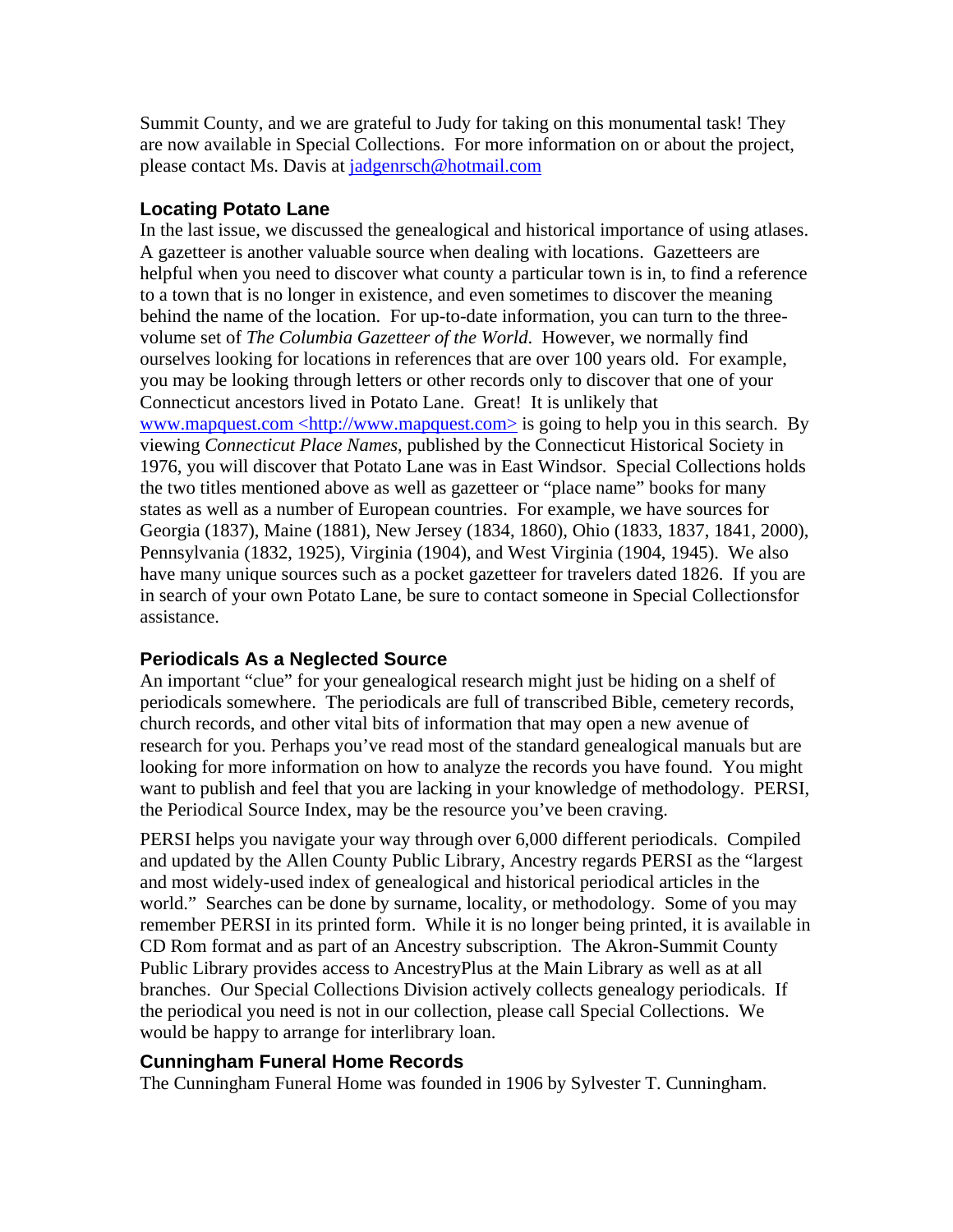His son, William, and Edward Macafferty, who became a partner in 1951, also joined the business. The funeral home records are available on microfilm in Special Collections from 1906 until 1966, when the business ended. The original books are also available upon request, but are kept separately in the Special Collections archives area.

# *Local History Collection Highlights and Update*

### **Yearbooks at the Akron-Summit County Public Library**

Looking for your old classmates in Summit County? The Special Collections Division maintains a collection of high school yearbooks from public and private schools, some dating as far back as the 1930s! We also have University of Akron yearbooks dating back to 1911. As yearbooks are kept in our closed stacks area, please ask a Special Collections staff member to retrieve them for you. Our collection of yearbooks for each school is not complete, but we are always happy to accept donations. If you would like to donate old yearbooks please contact Jamie Onusic at 330.643.9030 or jonusic@ascpl.lib.oh.us <mailto:jonusic@ascpl.lib.oh.us>

### **Robert W. Little Collection**

Robert W. Little was a longtime resident of Akron who worked for B. F. Goodrich and who also served during World War II, but is significant to our community for his position as a librarian at Akron-Summit County Public Library. Mr. Little passed away in May of 2000 and his family was kind enough to donate some of his materials to the Special Collections Division. This collection mainly consists of photographs and postcards of Akron, Ohio, including a few small history pamphlets and realia from churches in the area. The majority of the photographs are color pictures taken during much of the construction in downtown Akron around the mid to late 1990s. Anyone interested in taking a look at this collection should make an appointment with us.

### **Ohio Ballet - Ott Gangl Collection**

We are pleased to announce an important addition to the Ohio Ballet Collection now held by the Library. Ott Gangl, former Akron Beacon Journal photographer and former Ballet board member has donated his collection of approximately 20,000 negatives, photographs, posters and publications. Mr. Gangl documented every aspect of the Ballet from its beginnings as the Ohio Chamber Ballet in 1968. Many of his photographs have been used in advertising and publicity for the Ballet.

### **We Remember**

Local historian, Beverly Kepler Coss passed away unexpectedly January 14th. Bev was a founding member of the Green Historical Society, and possessed an encyclopedic knowledge of the history of Green Township. She was directly descended from the Keplers, Green's first white settlers. In 1997, Bev donated to the Akron-Summit County Public Library a collection of materials pertaining to her family, and last year she donated *The Typhoid Tragedy: a History of Keplers in America*. We extend our deepest condolences to Bev's family, and would like to express our appreciation to them for designating the Special Collections Division as the recipient of memorial donations. We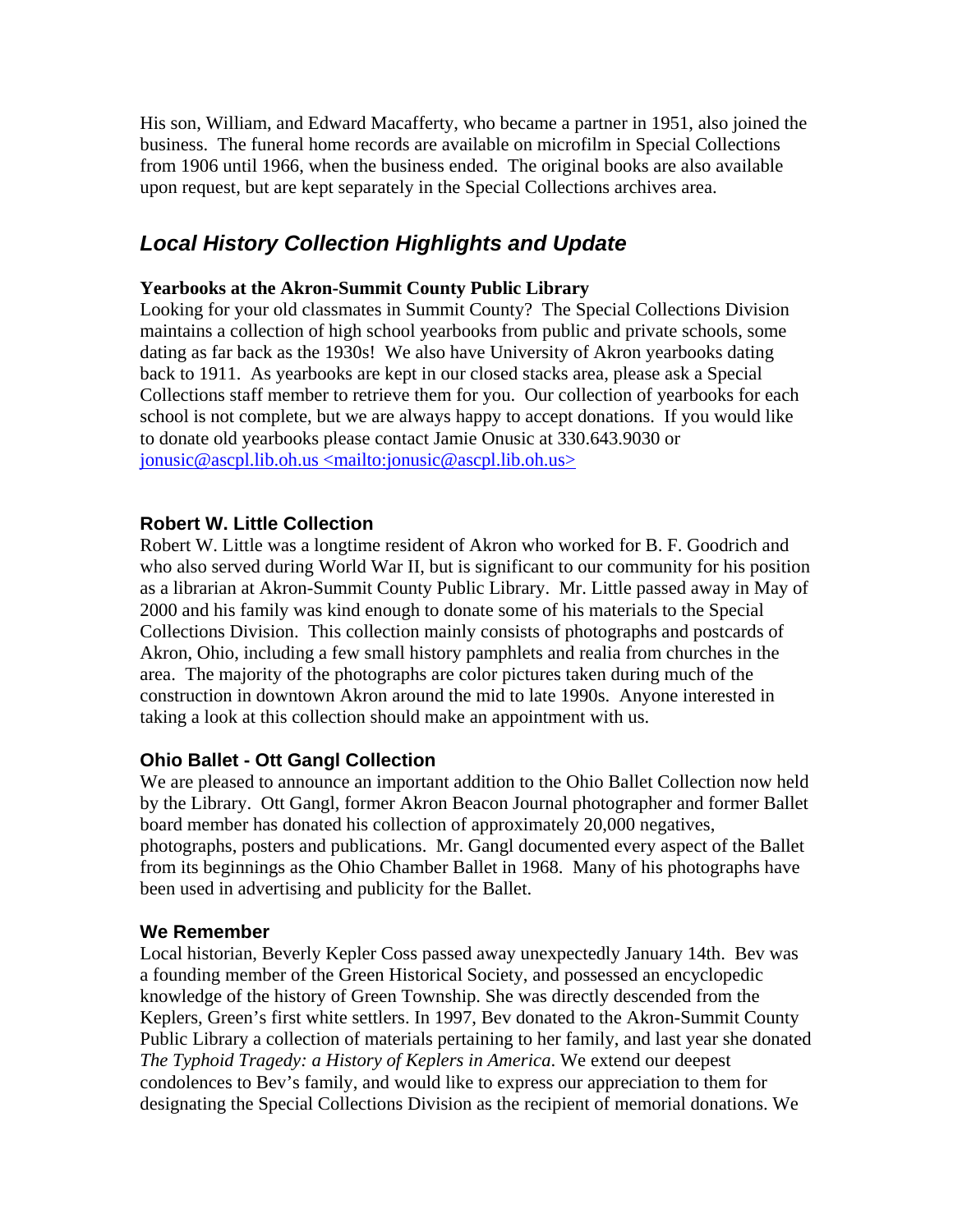are now considering materials to be purchased with these funds, and hope to choose something that reflects Bev's interest in Summit County's history.

# *Upcoming Events at the Akron-Summit County Public Library*

### **A Citizen-Soldier's Civil War**

**Friends of the West Hill Branch Library will be holding their Annual Brunch on**  Saturday, the 5<sup>th</sup> of April at 10:30 a.m. University of Akron Professor Emeritus **Jerome Mushkat, author of** *A Citizen-Soldier's Civil War***, will be the featured speaker. Mr. Mushkat will speak on the war correspondence of patriot, abolitionist, and Akronite Alvin Coe Voris. Reservations are not necessary.** 

### **Genealogy on the Web**

**\*Pre-registration requested for all classes.** 

| 3 APRIL 2003, 6:30 PM  | Nordonia Hills Branch Library (330-467-8595) |
|------------------------|----------------------------------------------|
| 16 APRIL 2003, 6:30 PM | Mogadore Branch Library (330-628-9228)       |

### **Fall Genealogy Classes**

**Special classes and lectures for the fall are now being planned. Please see our July-August 2003 edition for details.** 

# *Genealogy and Local History Conferences*

### **Ohio: 200 Years of Heritage**

The Annual Conference for the Ohio Genealogical Society will be in Columbus this year. The event is scheduled for the 24-26 April with Kip Sperry as keynote speaker. For information, visit www.ogs.org <http://www.ogs.org> and click on Annual Conference. You can also pick up a registration booklet available at the Special Collections Reference Desk.

### **Just Two Hours Away! National Genealogical Society Conference**

The National Genealogical Society is having their Conference in the States in Pittsburgh, Pennsylvania 28-31 May 2003. For information, visit www.ngsgenealogy.org/conf.htm <http://www.ngsgenealogy.org/conf.htm>. Registration booklets are available at the Special Collections Reference Desk.

# *Additional Genealogy and Local History Events*

We would like to thank those individuals who contributed event information for this issue. If your group would like to post its local history or genealogical event in Past Pursuits, please contact Marie Herlevi at mherlevi@ascpl.lib.oh.us <mailto:mherlevi@ascpl.lib.oh.us> or 330-643-9041.

Please visit the websites provided for additional information.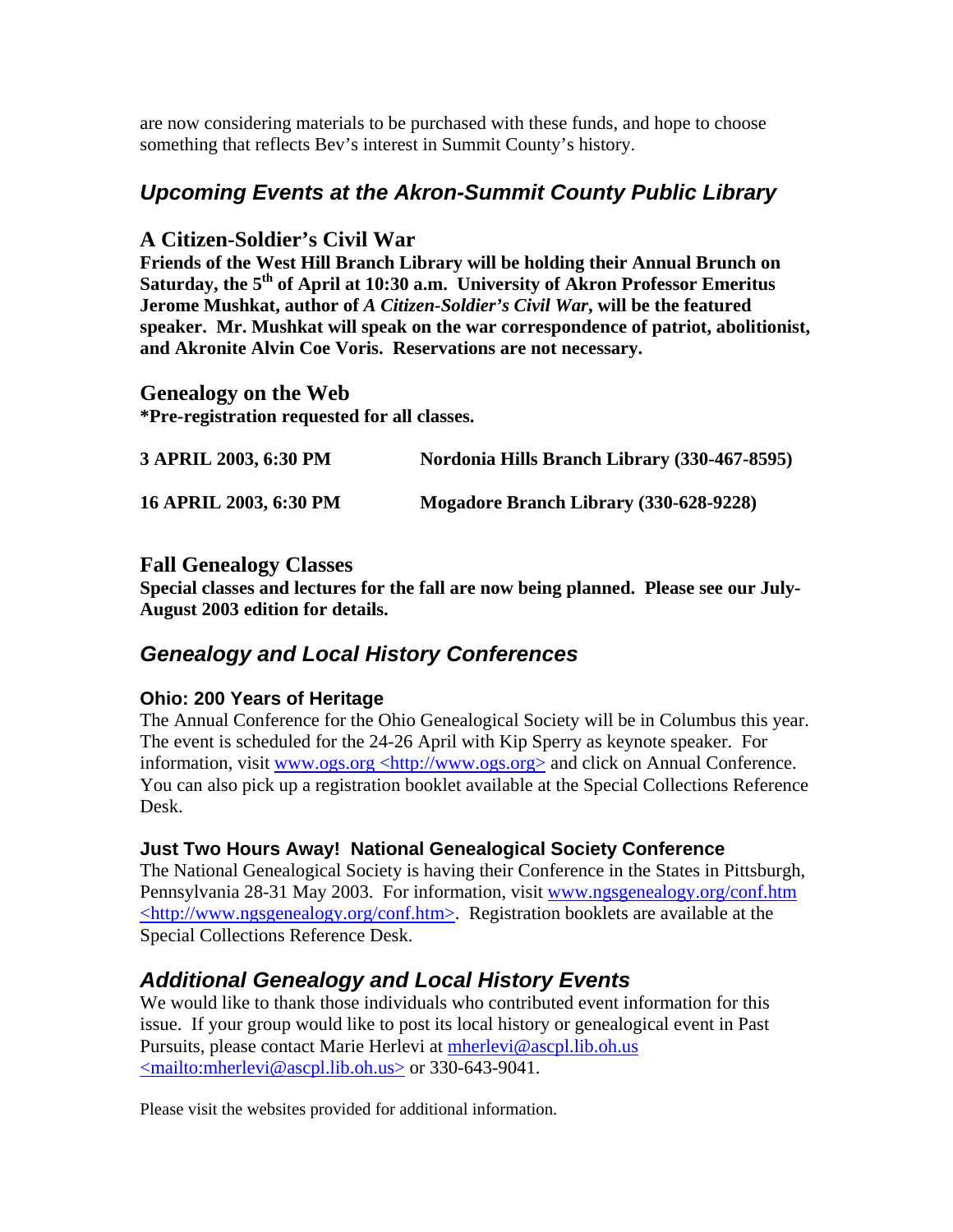### **A.C. Voris Camp, Sons of Union Veterans of the Civil War**

• The General Alvin C. Voris Camp Sons of Union Veterans, will hold their next Open meeting on Thursday, 7 PM May 8.2003, at the Taylor Memorial Library, 2015 3rd St. Cuyahoga Falls, Ohio. Anyone with an interest in the Civil War is invited to attend. A speaker for the meeting will be announced later. For information on the speaker, email Rick Acker at batracing@aol.com.

Membership is open to a male descendant who is directly descended from a Soldier, Sailor, Marine or member of the Revenue Cutter Service (or directly descended from a brother, sister, half-brother, or half-sister of such Soldier, etc.) who was regularly mustered and served honorably in, was honorably discharged from, or died in the service of, the Army, Navy, Marine Corps or Revenue Cutter Service of the United States of America or in such state regiments called to active service and was subject to the orders of United States general officers, between April 12, 1861 and April 9, 1865; Associate membership is open to

Men who do not have the ancestry to qualify for hereditary membership may become Associates if they:

1. Demonstrate a genuine interest in the Civil War; and

2. Can subscribe to the purpose and objects of the SUVCW

For more information on The Sons of Union Veterans visit their National web site at [www.suvcw.org](http://www.suvcw.org/)

**Ashtabula County Genealogical Society, OGS Chapter** www.ashtabulagen.org <http://www.ashtabulagen.org>

• 26 MARCH 2003 J. Peter Ducro, of Ducro Funeral Services in Ashtabula, who has an interest in local history, will speak about the early Ducro family and business history.

### **Association of Professional Genealogists, Great Lakes Chapter**

• Advanced Genealogy Discussion Group. The purpose of the group is to discuss advanced genealogical methodology as presented in case studies which have appeared in various scholarly genealogical publications. The group meets the second Saturday of each month, at 10:00 am, at the Medina County District Library annex meeting room. The library is located at 210 South Broadway St., Medina, OH. The meetings last about one and one-half hours. There are no meetings in July, August, or December.

The discussions are free but pre-registration is required. Enrollment is limited to 12 individuals, so register early. Any experienced genealogical researcher is welcome to enroll.

As a prerequisite, participants should be familiar with Dr. William M. Litchman's NGS article, "Teaching Analysis, Logic, and the Research Process: A Seminar Approach," from *NGS News Magazine*, Nov/Dec 2000, pages 340-343. Each participant is requested to read, at least four times, the article to be discussed at the meeting. The article chosen for the 12 April 2003 discussion appeared in the National Genealogical Society Quarterly, Vol. 87, no. 3, September 1999. It is titled, "Resolving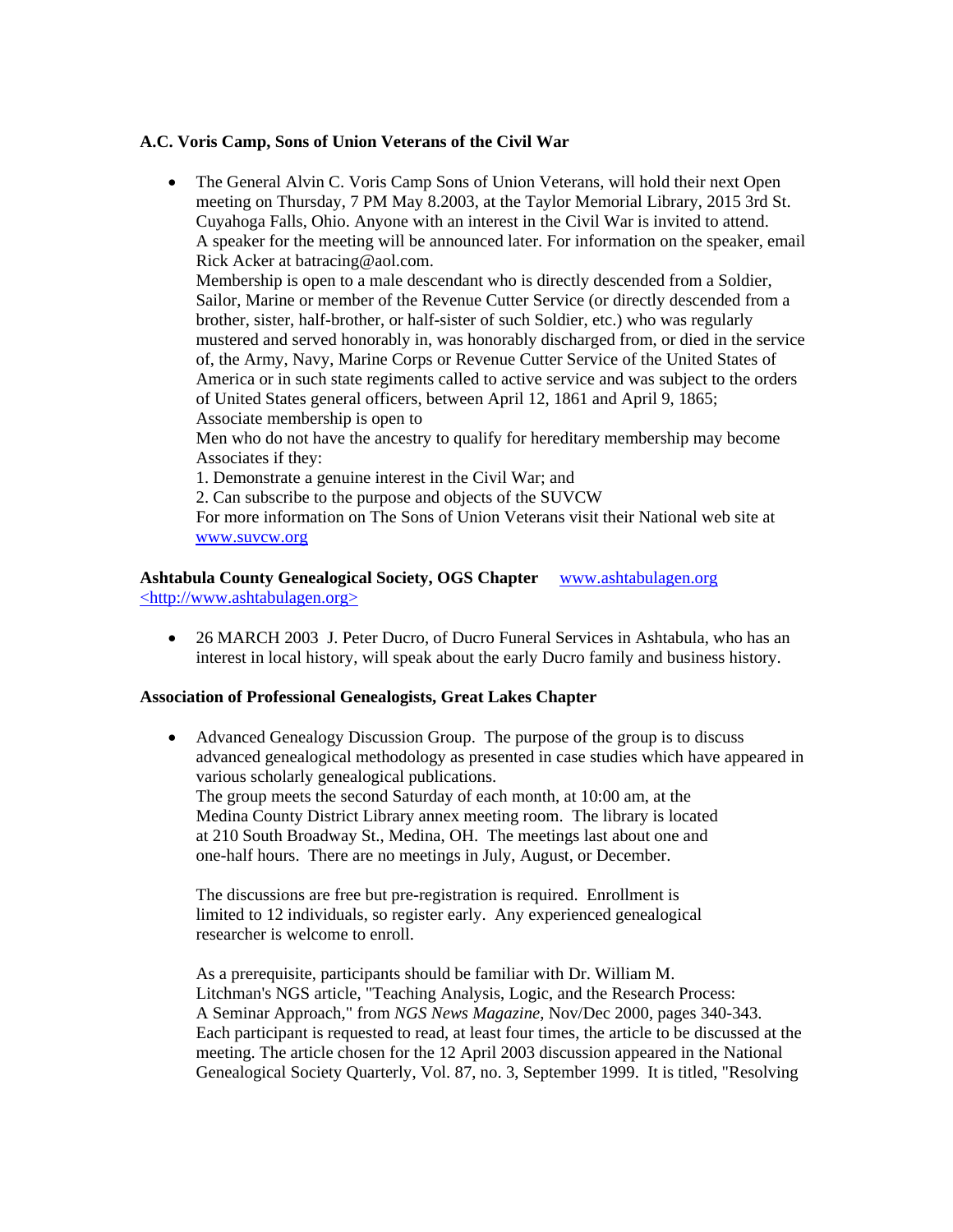Conflicts in Direct Evidence: Identity and Vital Dates of Mary Kittrell", starting on p. 199.

To register, or for any questions, contact Donna Gruber at djg@bright.net or call (419)846-3533.

# **Barberton Historical Society email:** Barbertonhistsoc@aol.com

<mailto:Barbertonhistsoc@aol.com>

• 18 May 2003 at 1:30 p.m. The Barberton Historical Society will host their annual walking tour of Anna Dean Farm, home of Barberton founder, O.C. Barber. FREE. (Take a virtual tour of the estate at www.annadeanfarm.com <http://www.annadeanfarm.com>)

### **The Polish Genealogical Society of Greater Cleveland email:** edjmendyka@aol.com <mailto:edjmendyka@aol.com> **(Meetings are held at St. Mary's PNC Church, 1901 Wexford Ave., Parma, Ohio)**

- 1 April 2003 Dorota Sobieska, Execetive Director of The Opera Circle, will present "A Short Program of Music and Background of the Opera Circle."
- 6 May 2003 Christy Wiggins, Regional Reference Specialist in Genealogy, Fairview Park Regional Library, will speak on the "1930 Census."

### **Ohio Genealogical Society www.ogs.org <http://www.ogs.org>**

• 200 Years of Genealogy in 1 Week, the Ohio Genealogical Society Summer Genealogy Workshop, will be held in Mansfield, Ohio 22 - 27 June 2003. For more information, please see their website. Registration forms are also available at the Special Collections Reference Desk.

### **Summit County Genealogical Society, OGS Chapter** <http://spot.acorn.net/gen/>

- The Summit County Chapter will meet on the  $15<sup>th</sup>$  of March at l PM at Taylor Memorial Library. Eunice Miller, a representative from the Family History Center in Tallmadge, will explain many of the resources available to genealogists.
- 19 April 2003 "Civil War Genealogy" Brent Morgan will discuss ways to find out more about your Civil War ancestors.
- 17 May 2003 "DAR and SAR" Barbara Griffith will speak to the Chapter about Daughters of the American Revolutions and Sons of the American Revolution.

# *FYI:*

**The Allen County Public Library in Fort Wayne** has re-opened in a temporary location at 200 East Berry Street in the Renaissance Square Building at the corner of Clinton and Berry Streets. All of their genealogical materials are now completely accessible, even items that were formerly in their closed stacks. The Allen County Public Library, like the Akron-Summit County Public Library is currently in the process of renovating and expanding their Main Library building. Both library systems have chosen the New York architectural firm of Gwathmey Siegel and Associates to design their new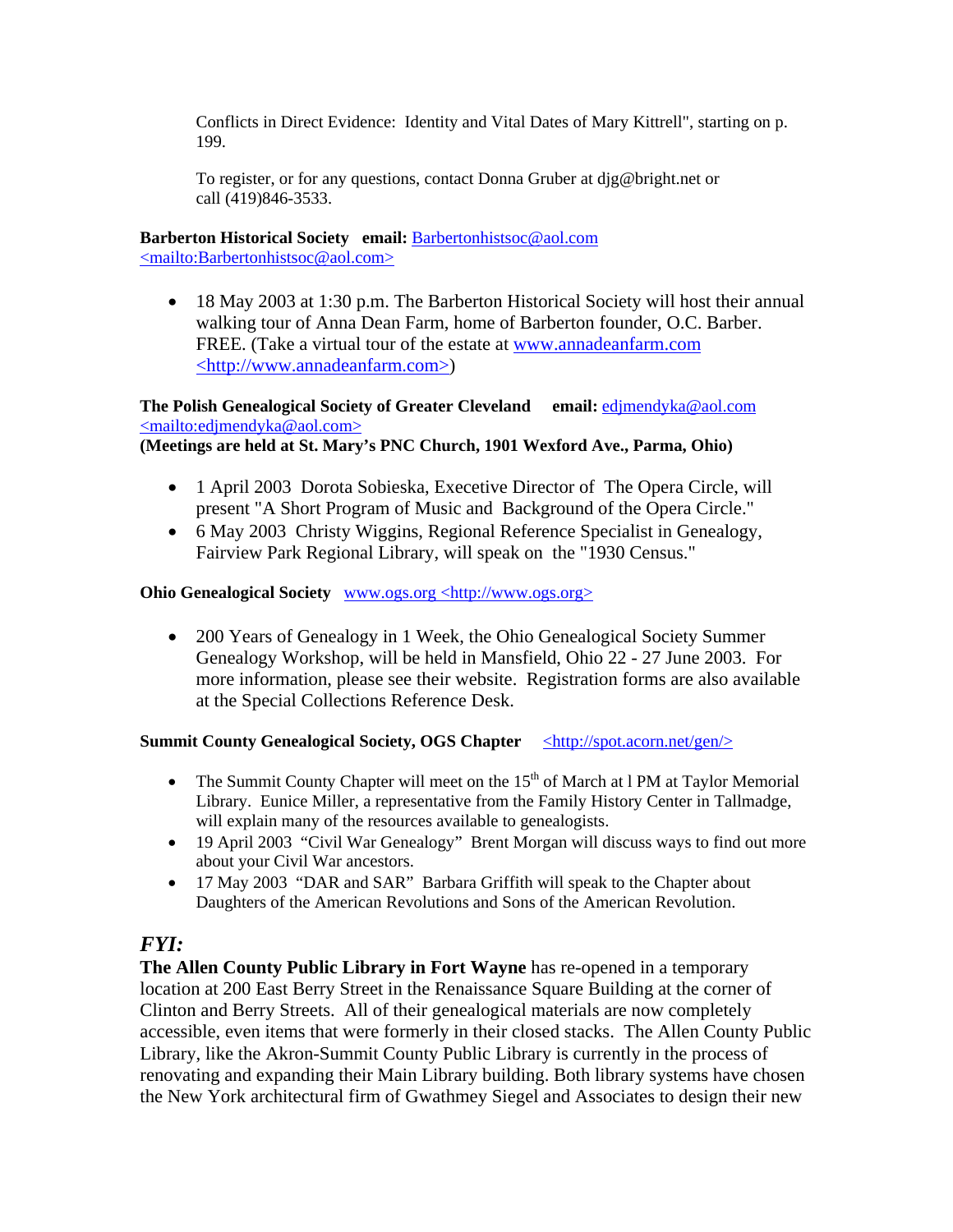buildings. For more information about the Allen County Library's construction plans and their genealogy collections check out their website at <http://www.acpl.lib.in.us/>. You can view the Akron-Summit County Public Library's construction progress at www.ascpl.lib.oh.us <http://www.ascpl.lib.oh.us>.

# *Recent Additions to Special Collections*

### **UNITED STATES (BY STATE)**

#### **COLORADO**

From Fort Massachusetts to the Rio Grande: A History of Southern Colorado and Northern New Mexico from 1850-1900

#### **CONNECTICUT**

The Barbour Collection of Connecticut Town Vital Records, All 55 volumes now available **DELAWARE** 

Colonial Families of Delaware, Volume 4 & 5

Delaware Finns by E. A. Louhi

### **MARYLAND**

Free African Americans of Maryland and Delaware From the Colonial Period to 1810 Colonial Families of the Eastern Shore of Maryland, Volume 6, 7, 8, 9,10, 11, 12, 13, 14 Quaker Families of the Eastern Shore of Maryland, 1676-1779

First Families of Anne Arundel County, Maryland, 1649-1658, Volume 2: The Headrights Settlers of Colonial Calvert County, Maryland

#### **NEW JERSEY**

Gazetteer of the State of New Jersey, 1834

#### **NEW YORK**

The German Churches of Metropolitan New York: A Research Guide Index to Marriage and Death Notices in the New Yorker Staats-Zeitung 1836-1870

### **OHIO**

Devils, Ghosts, and Witches: Occult Folklore of the Upper Ohio Valley Land Sales of Ohio: A Study of the Congressional Land Sales of the State of Ohio The Ohio River by Hulbert Ohio Scenes and Citizens by Grace Goulder Revolutionary War Patriots, Volume 1, Belmont, Harrison, Monroe Counties, Ebenezer Zane Chapter Revolutionary War Patriots, Volume 2, Carroll, Columbiana, Jefferson Counties, Ebenezer Zane Chapter 1840 Allen County, Ohio Census

Allen County, Ohio Births, 2 Volumes, 1867-1889

Allen County, Ohio Cemeteries (including Auglaize, Bath, Jackson, Morris, Richland, Spencer,

and Sugar Creek Townships)

Allen County, Ohio Marriages 1831 through 1869

Auglaize County, Ohio Naturalizations, 1840-1906

Auglaize County, Ohio Obits, Death Mentions and Funeral Cards, Volume 1, Books 1 & 2 (A-Z inclusive) Auglaize County, Ohio Obits, Death Mentions and Funeral Cards, Volume 2, Books 1 & 2 (A-Z inclusive) Brown County, Ohio Cemetery Books (9 in total) covering Byrd, Clark, Eagle, Green, Lewis, Perry, Pike, Sterling, and Washington Townships

Brown County, Ohio Death Records, Books One (1867-1873), Two (1873-1877) and Three (1877-1881)

Carroll County, Ohio Cemeteries 1811-1995 Volume IV Orange, Perry, and Union Townships

Carroll County, Ohio Cemeteries 1818-1996 Volume V Harrison and Monroe Townships

Carroll County, Ohio Marriages, 1867-1875, Volume III

Centennial Edition, 1815-1915, Free Press-Standard, Carrollton, Carroll County, Ohio

Guide to Carroll County, Ohio Birth Records, 1867-1908

Cemetery Records of Clinton County, Ohio, 1798-1999

Marriage Records of Clinton County, Ohio Probate Court (1810-1900), Revised Edition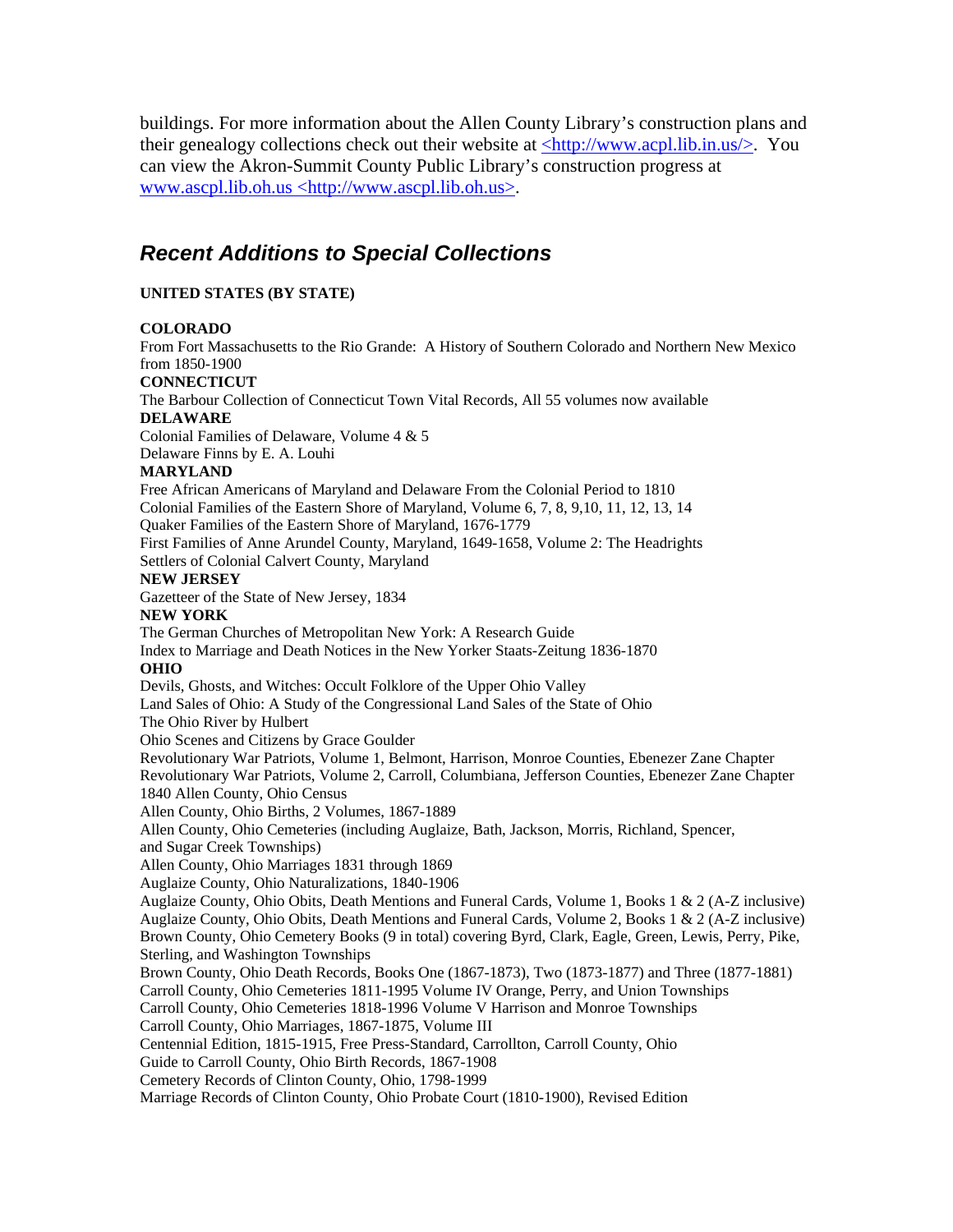Marriage Records of Clinton County, Ohio Probate Court 1901-1925 Columbiana County, Ohio Cemetery Inscriptions, Volumes 21, 22, 23, 24 Columbiana County, Ohio Cemetery Location Maps Columbiana County, Ohio Index to Cemetery Inscriptions, Volumes 1-14 East Liverpool Biennial City and County Directory, 1891-92 A Souvenir History of the Old Village of New Lisbon, Ohio and Old Town of Salem, Columbiana County History of the Jews in Cleveland Images of America: Orange Township, Between the River & the Wooded Hills, Cuyahoga County Birth Records of Defiance County, Ohio 1 July 1867-19 December 1908 (5 volumes) Early Death Records of Defiance County, Ohio 1867-1884 Index to the Defiance County Probate Court Records, Books One and Two, (1845-1995) Tombstone Inscriptions for the Cemeteries in Defiance County, Ohio (Volumes 1-5) Tombstone Inscriptions for the Cemeteries in Defiance County, Ohio, Index Books One and Two Early Marriages of Jefferson County, Ohio 1789-1838 Tombstone Inscriptions, Jefferson Township, Fayette County, Ohio Tombstone Inscriptions, Paint Township, Fayette County, Ohio Tombstone Inscriptions, Perry Township, Fayette County, Ohio Tombstone Inscriptions, Union Township, Fayette County, Ohio Tombstone Inscriptions, Wayne and Marion Townships, Fayette County, Ohio Images of American: Forgotten Columbus, Franklin County Abstracts of Gallia County Chancery Records, 1835-1852 Abstracts of the Journal of Wills, Inventory, and Sale Bills, Vol. 1-A & 2-B, Gallia County, OH 1803-24 Abstracts of the Journal of Wills, Inventory and Sale Bills Vol. 3-C & 4-D, Gallia County, OH 1824-47 Coleman Funeral Home Records, Gallia County, Ohio 1922-1936 Early Gallia County Court Records 1846-1899 Gallia County, Ohio Birth Records Volume I 1864-1881 Geo. J. Wetherholt & Sons Funeral Home Records, Gallia County, Ohio January 1897-April 1926 Revolutionary War Veterans of Greene County, Ohio Hamilton County, Ohio Burial Records, Volumes 8, 13, 14 Hamilton County, Ohio Church Death Records, 1811-1849 Index of Death and Marriage Notices Appearing in the Cincinnati Daily Gazette, 1827-1881, Parts 1 and 2 Harrison County, Ohio Death Index Part One (1867-1887) and Part Two (1888-1908) Cemeteries of Good Hope Township, Hocking County, Ohio Cemeteries of Marion Township, Hocking County, Ohio Cemeteries of Perry Township, Hocking County, Ohio Cemeteries of Starr Township, Hocking County, Ohio Index to the History of Hocking Valley, Ohio Oak Grove and Old Logan Cemeteries, 1846-1923, Hocking County Centennial Souvenir of Steubenville and Jefferson County, Ohio 1897 Pioneer Collection of Jefferson County, Ohio Steubenville Bicentennial, 1797-1997 Steubenville Sesquicentennial, 1797-1947 Bringing History Home to Granger: The 1910s and World War I, Medina County Bringing History Home to Granger: The 1940s and World War II, Medina County Bringing History Home to Granger: The Civil War Years, Medina County The Zanesville Business Directory, and City Guide, 1851 Towpath to Towpath: A History of Massillon, Stark County, Ohio Akron Baptist Temple: 50 Golden Years, 1935-1985 Guide Book for the Tourist and Travelers over the Valley Railway, Summit County, Ohio Summit County, Ohio Death Records Volume III, 1876-1878 and scattered records, 1900-1902 Trumbull County, Ohio Birth Records, 1867-1908 and Other Miscellaneous Birth Records Trumbull County, Ohio Marriage Record Index, 1800-1900, Volumes I (A-M) and II (N-Z) 1878 Directory of Tuscarawas and Carroll Counties, Ohio 1890 Widows and Veterans Census, Tuscarawas County, Ohio Biographical Record of Civil War Veterans, Tuscarawas County, Ohio Guide to Tuscarawas County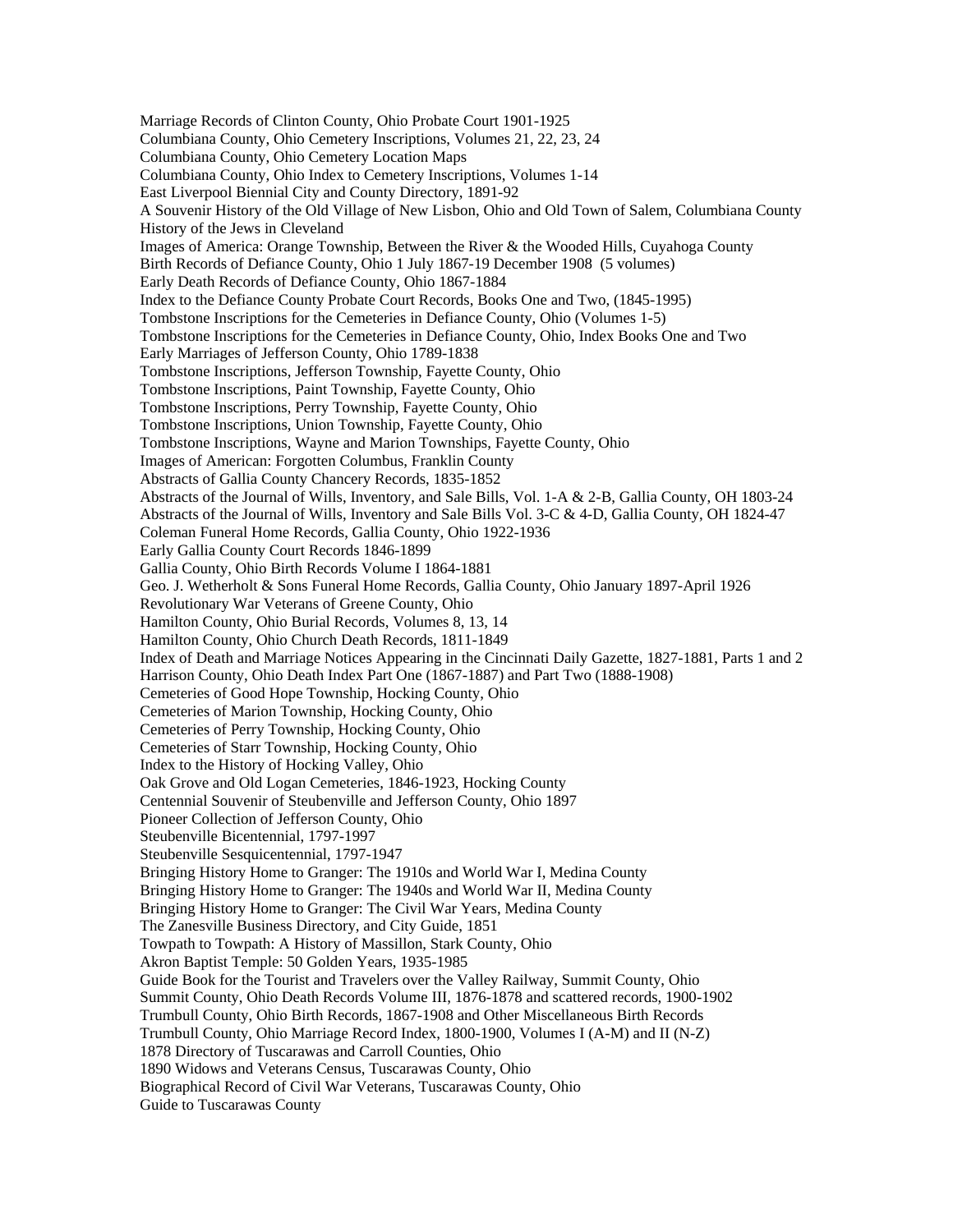Index to Tuscarawas County, Ohio Naturalizations Volume 3 1876-1896 Tuscarawas County Grave Registrations of Veterans, compiled 1986 Tuscarawas County, Ohio Marriages 1894-1901, Volume V from Books 10 and 11 Tuscarawas County, Ohio Marriages 1901-1905, Volume VI from Books 12 and 13 (Includes Marriage Contracts 1901-1914) **PENNSYLVANIA**  Forging a Society: Readings in the History of Western Pennsylvania, 1748-1877 Guns at the Forks by Walter O' Meara Pennsylvania and the Federal Constitution Pennsylvania Quakers Pennsylvania Religious Leaders Pennsylvania's Boundaries People of Penn's Woods West Pioneer Life by Wright and Corbett Westward of ye Laurall Hills Chronicle of a Pittsburgh Family, Allegheny County Pennsylvania Grave Stones, Northampton County Venango County, Pennsylvania Cemetery Records and Early Church Histories, Volumes 2, 3, 4, and 8 At the Sign of General Washington, Washington County The Canonsburg Courier, Washington County Houston: Then…and Now, Washington County **TENNESSEE**  East Tennessee's Forgotten Children: Apprentices from 1778-1911 **VIRGINIA**  The Virginia Experiment: The Old Dominion's Role in the Making of America, 1607-1781 Virginia Migrations, Hanover County Volume I (1723-1850), Volume II (1743-1871) **WEST VIRGINIA**  Revolutionary War Patriots, Volume 3, Brooke, Hancock, Marshall &OH Counties, Ebenezer Zane Chapter **AFRICAN-AMERICAN**  Discovering Your African-American Ancestors Listening for Our Past **UNITED STATES CENSUS INDEXES**  Iowa 1850 Mortality Schedules Kentucky 1850 Kentucky 1860 Slave Schedules North Carolina 1860 Mortality Schedules Pennsylvania 1850 Mortality Schedules South Carolina 1850 Mortality Schedules Virginia 1850 Slave Schedules Virginia 1860 Slave Schedules **LINEAGE BOOKS**  Founders and Patriots: Founders of Early American Families, Second Revised Edition **MANUALS & AIDS**  The 1930 Census: A Reference and Research Guide Appraising Historic Properties, A National Trust Publication Dressed for the Photographer: Ordinary Americans & Fashion, 1840-1900 Genealogical Proof Standard: Building a Solid Case Guidelines for Authors of Compiled Genealogies **MILITARY**  Military Pension Laws, 1776-1858 Naval Pensioners of the United States, 1800-1851 Touchstones: A Guide to Records, Rights, and Resources for Families of American World War II Casualties **HUGUENOT COLLECTION**  Huguenot Historic Sites and Burials, Volume I Huguenot Lineage Research: A Bibliography Based on Migration Routes